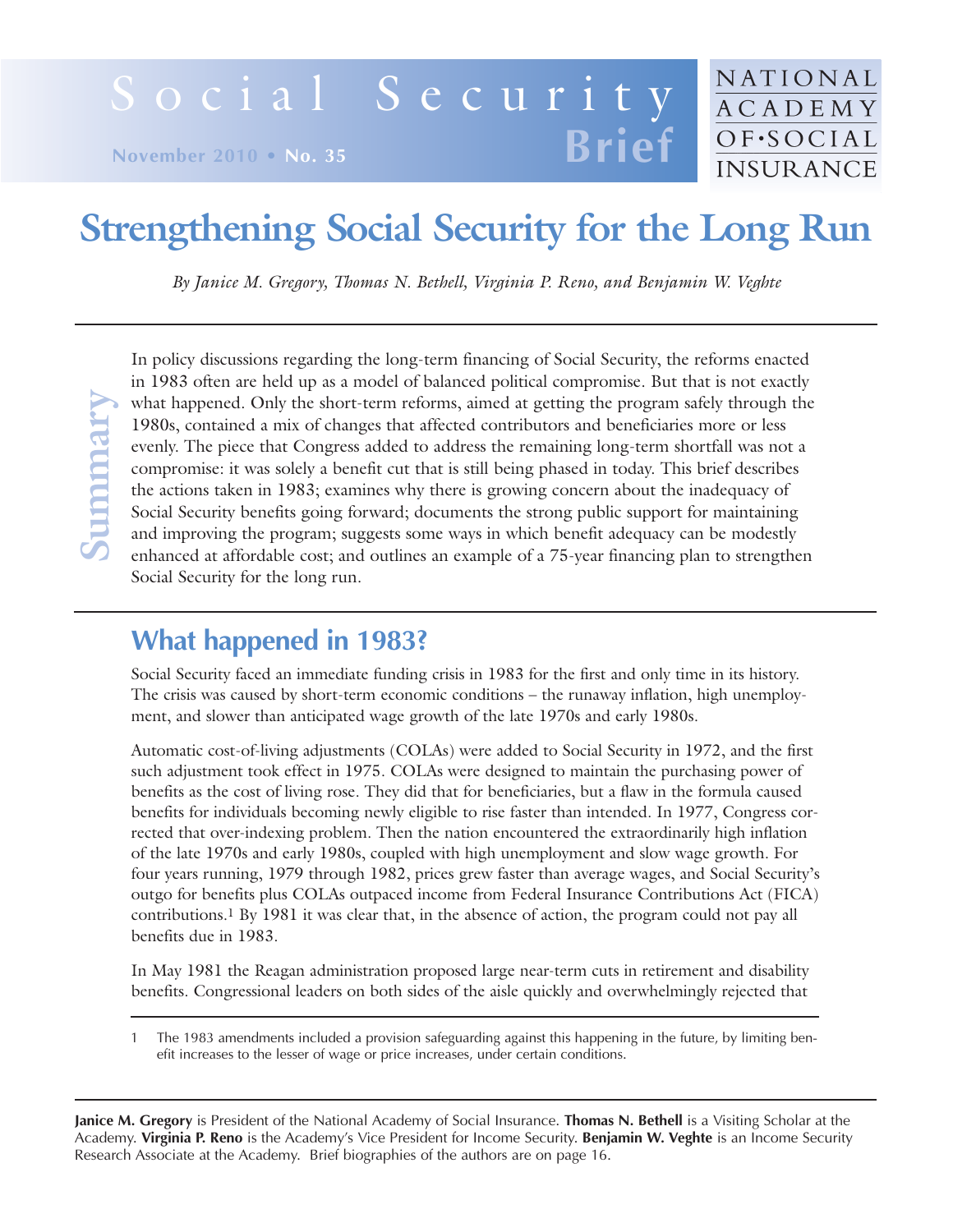plan. The President then proposed a bipartisan commission to address the problem, and Speaker of the House Tip O'Neill (D-MA) accepted this idea. The National Commission on Social Security Reform, chaired by Alan Greenspan, was instructed to issue recommendations by December 31, 1982, after the 1982 mid-term elections.

#### **The short-term deal**

The Greenspan Commission did not reach an agreement before the deadline. It did, however, agree on the size of the short-term problem. Between \$150 and \$200 billion in new income and/or reduced outgo was needed to securely finance Social Security through 1989 (National Commission, 1983). In 1990 the Social Security FICA rate for employers and employees was already scheduled by law to rise to 6.2 percent (Table 1). The 1990s also would bring favorable demographics as the largerthan-average baby boom generation (born between 1946 and 1964) would be reaching their peak earnings years. Their FICA contributions would be more than enough to cover the cost of benefits payable to the smaller-than-average Depression-era generation that would be collecting benefits.

#### **Table 1. Social Security Contribution Rates Before and After the 1983 Amendments (Percent of earnings for employees and employers, each)**

| Year                          | <b>Prior Law</b> | <b>1983 Amendments</b> |
|-------------------------------|------------------|------------------------|
| 1983                          | 5.40             | 5.40                   |
| 1984                          | П                | 5.70                   |
| 1985                          | 5.70             | $\mathbf{H}$           |
| 1986                          | $\mathbf{I}$     | $\mathbf{H}$           |
| 1987                          | $\mathbf{I}$     | $\mathbb{I}$           |
| 1988                          | П                | 6.06                   |
| 1989                          | $\mathbf{I}$     | $\mathbf{H}$           |
| 1990 and thereafter           | 6.20             | 6.20                   |
| Source: Svahn and Ross, 1983. |                  |                        |

After President Reagan extended the commission's deadline by two weeks, a subgroup of commission members led by former Social Security Commissioner Robert M. Ball (representing Speaker O'Neill) began secret meetings with White House Chief of Staff James A. Baker. The subgroup of negotiators included Senators Daniel Patrick Moynihan (D-NY) and Robert Dole (R-KS) and the chairman, Alan Greenspan. As proxies for Reagan and O'Neill, Baker and Ball developed a bipartisan agreement to avert the short-

term crisis. The Greenspan Commission then accepted their plan.

The plan extended Social Security coverage to newly hired federal employees and to employees of nonprofit organizations. The new coverage strengthened Social Security finances in the near term because contributions from those workers would start immediately; eventually the newly covered workers would also become entitled to benefits. The plan also prohibited state and local governments already participating in the program from terminating coverage of their workers.

The changes that affected beneficiaries called for delaying by six months the cost-of-living adjustment due in July 1983 (thus affecting COLAs in all future years) and taxing benefits paid to upperincome beneficiaries with the proceeds to be credited to the Social Security trust fund. From a budget perspective, the latter change could be seen as either a revenue increase or a benefit cut. From a social insurance perspective – which emphasizes consequences for contributors, on the one hand, and beneficiaries on the other – the change in tax treatment is experienced as a reduction in net income for the beneficiaries who are affected.

On the contributor side, the commission called for increasing the tax rate for the self-employed and speeding up increases in Social Security FICA taxes that were already scheduled in the 1980s (as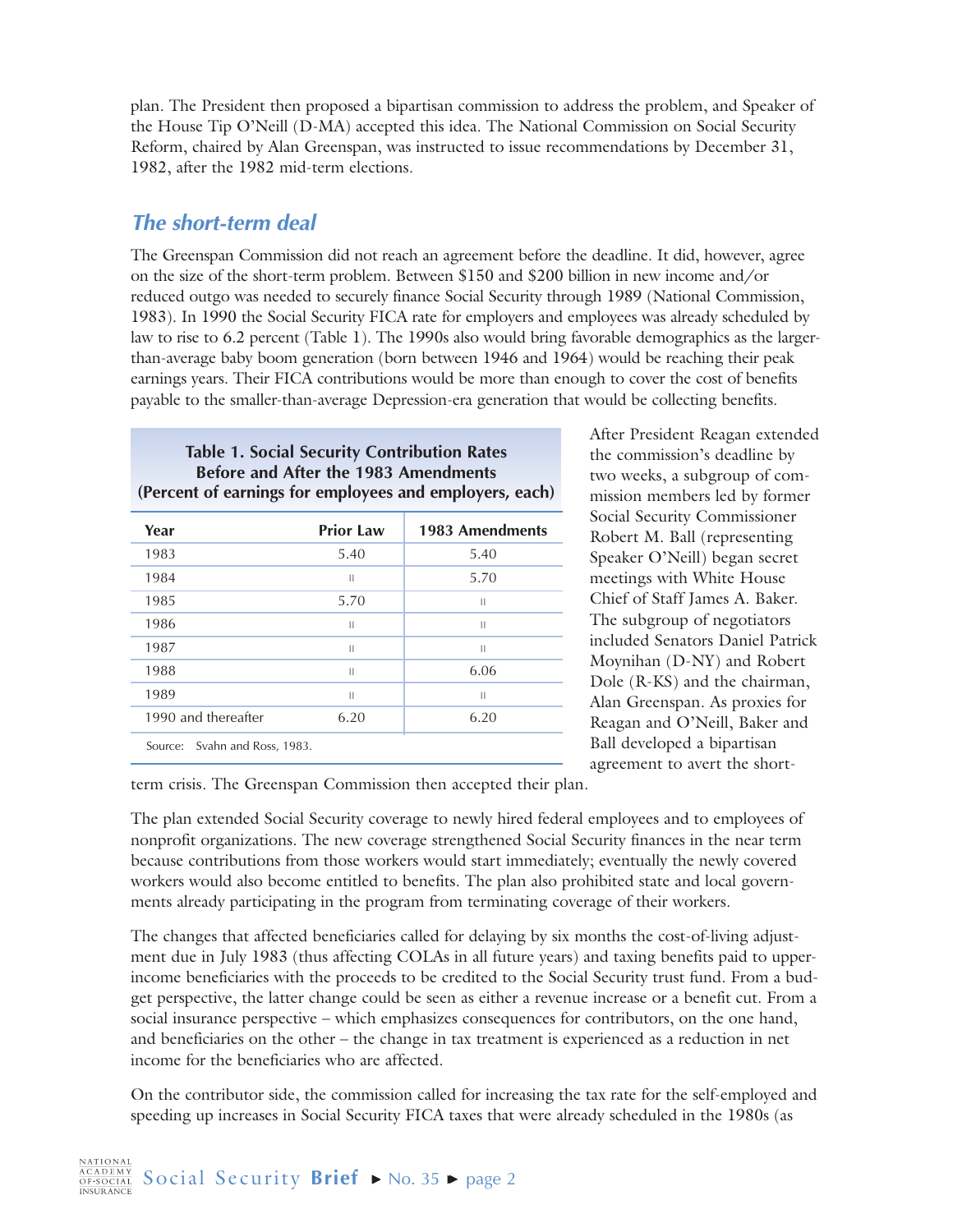shown in Table 1). It also recommended a lump-sum contribution from the government in its role as employer, to pay for past service credits for members of the armed forces.

The commission's short-term plan was subsequently enacted by Congress. Its impact on short-term finances is detailed in Table 2. Of the changes:

- 16 percent of the solution came from the coverage extension affecting new contributors and future beneficiaries;
- 39 percent came from net benefit reductions affecting beneficiaries; and
- 45 percent came from new contributions from workers, employers, the self-employed, and the government in its role as employer of military personnel.

| <b>Provision</b>                                                        | Change in<br><b>Funds (billions)</b> | <b>Percent</b><br>of Solution |  |
|-------------------------------------------------------------------------|--------------------------------------|-------------------------------|--|
| Net funding goal for 1983-1989                                          | \$166.2                              | 100                           |  |
| <b>Coverage extensions</b>                                              | 26.0                                 | 16                            |  |
| Cover new federal employees                                             | 9.4                                  |                               |  |
| Cover non-profit employees                                              | 12.4                                 |                               |  |
| Prohibit state and local terminations                                   | 4.2                                  |                               |  |
| <b>Changes affecting beneficiaries</b>                                  | 64.6                                 | 39                            |  |
| Delay COLA by 6 months                                                  | 39.4                                 |                               |  |
| Make up to half of benefits taxable if income exceeds threshold         | 26.6                                 |                               |  |
| Other reductions                                                        | 0.3                                  |                               |  |
| <b>Benefit increases</b>                                                | $-1.7$                               |                               |  |
| <b>Changes affecting contributors</b>                                   | 74.0                                 | 44                            |  |
| Accelerate scheduled FICA rate increases during the 1980s               | 39.4                                 |                               |  |
| Increase self-employment rate and adjust self-employment taxable income | 18.5                                 |                               |  |
| Accelerate federal payments for military service credits                | 16.1                                 |                               |  |
| Other: Payments to trust funds for uncashed checks                      | 1.6                                  | 1                             |  |
| Source: Svahn and Ross, 1983.                                           |                                      |                               |  |

#### **Table 2. Impact of 1983 Legislation on Near-Term Social Security Finances, 1983-1989**

#### **Resolution of the long-term impasse**

Social Security's actuaries estimated that the short-term package would eliminate about two-thirds of the projected long-term shortfall expected to develop over the next 75 years. The total shortfall was estimated to be 2.09 percent of taxable payroll (that is, of earnings covered by the Social Security system) over that period. The Greenspan Commission could not agree on how to eliminate the remaining third of the long-term shortfall, which was due largely to demographics: lower birth rates, the retirement of baby boomers, and gradual increases in average life expectancy. Five of the Democrats on the commission, led by Ball, recommended scheduling a FICA rate increase to take effect in 2010 as the boomers began to retire. Republicans and one Democrat recommended reducing future benefits by gradually increasing the age at which full retirement benefits would be paid (National Commission, 1983; Ball, 2010).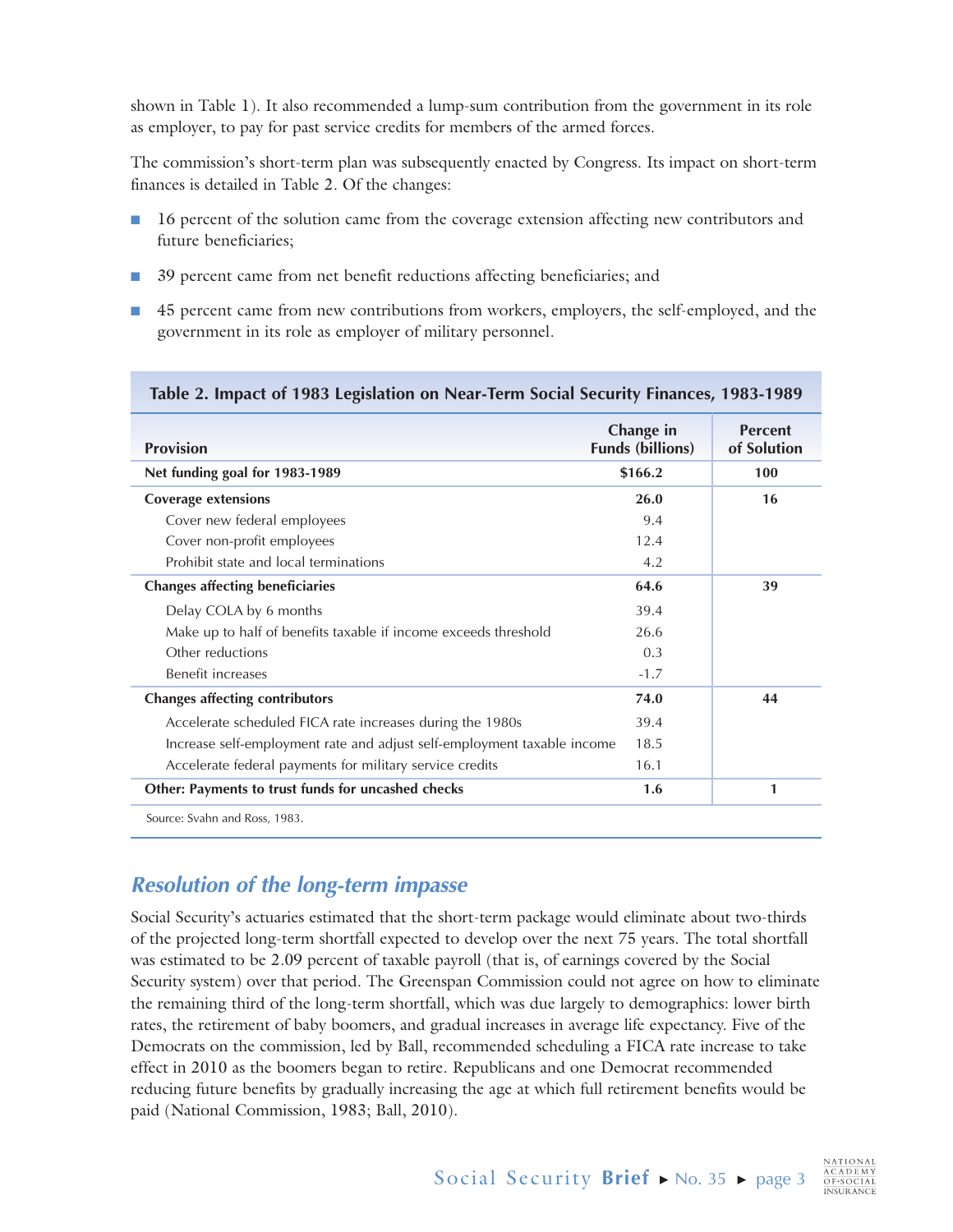The long-term impasse remained when the commission's recommendations went to Congress. Speaker O'Neill maintained that the projected long-term shortfall did not need to be addressed immediately (Ball, 2010). He considered it far more urgent to enact the short-term package to ensure that all benefits would be paid on time in 1983 and for decades thereafter. However, others argued that Congress would be remiss not to address also the long-term needs of the program. If further action were to be taken, O'Neill favored Ball's proposal to schedule a FICA rate increase in 2010 (Ball, 2010). However, in deliberations in the House, Social Security Subcommittee Chairman Jake J. Pickle (D-TX), Ways and Means Committee Chairman Dan Rostenkowski (D-IL), and other Democrats supported increasing the full-benefit retirement age from 65 to 67, with the change to be phased in during the first quarter of the 21st century. Congress adopted the retirement-age increase, and it became part of the Social Security Amendments of 1983 that President Reagan signed into law. The completed package not only met the immediate crisis facing the program, but also resulted in building up a substantial reserve available for the first decades of the retirement of the baby boom generation.

The increase in the full-benefit age has the effect of an across-the-board cut in retirement benefits at any age benefits are claimed, as illustrated in Figure 1. For example, when the full-benefit age was 65, benefits claimed at 62 were reduced to 80 percent of the full amount. In 2022, when the full-benefit age is raised to 67, benefits claimed at 62 will be reduced to 70 percent of the full amount. When the full-benefit age is 67, benefits claimed at ages 62-66 will be about 12-14



FBA-65 benefit adjustments are for persons born in 1936. FBA-67 adjustments are for those born in 1960 or later. Source: Reno, 2008.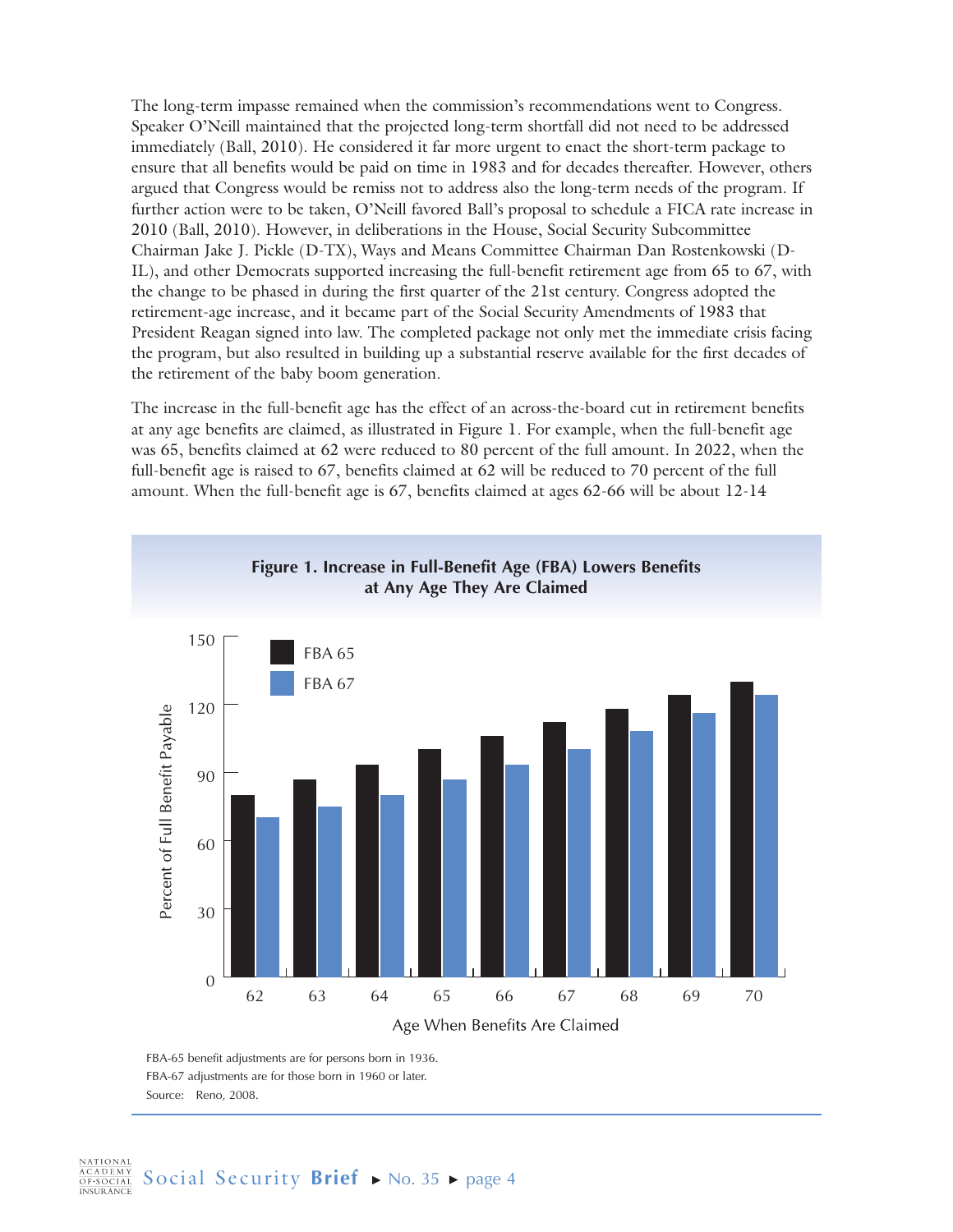percent lower than they would have been without this change in the law (Reno, 2007). Similarly, at older ages benefits will also be lower than they would have been without the increase in the fullbenefit age.

With the increase in the full-benefit age included, the law's combined impact on long-term finances is detailed in Table 3. The long-term savings were derived as follows:

- 20 percent from coverage extensions affecting new contributors and beneficiaries;
- 70 percent from net reductions affecting beneficiaries; and
- 10 percent from contribution increases from workers, employers, the self-employed and the government in its role as employer of military personnel.

| <b>Provision</b>                                                    | <b>Change to</b><br>the balance | <b>Percent of</b><br>solution |
|---------------------------------------------------------------------|---------------------------------|-------------------------------|
| Long-term balance (shortfall)                                       | $-2.09$                         |                               |
| <b>Coverage extensions</b>                                          | 0.44                            | 20                            |
| <b>Changes affecting beneficiaries</b>                              | 1.48                            | 70                            |
| Delay COLA by 6 months                                              | 0.30                            |                               |
| Tax up to half of benefits if income exceeds threshold              | 0.61                            |                               |
| Raise full-benefit age from 65 to 67                                | 0.71                            |                               |
| Fliminate "windfall" benefits                                       | 0.04                            |                               |
| Increase delayed retirement credits and modify earnings test        | $-0.11$                         |                               |
| Increase benefits for widowed and divorced spouses                  | $-0.07$                         |                               |
| <b>Changes affecting contributors</b>                               | 0.22                            | 10                            |
| Accelerate scheduled FICA tax rate increases in the 1980s           | 0.03                            |                               |
| Increase self-employment (SE) tax rate and adjust SE taxable income | 0.16                            |                               |
| Cover employee contributions to 401(k)s                             | 0.03                            |                               |
| Total effect of all the provisions                                  | $*2.09$                         | 100                           |

#### **Table 3. Impact of 1983 Legislation on Long-Term (75-year) Balance (Balance expressed as a percent of taxable payroll)**

\*The total differs from the sum of the individual provisions because of interaction effects.

Source: Svahn and Ross, 1983.

To recap, the Greenspan Commission's solution for the short-term was a reasonably balanced mix of contribution increases and reductions in benefits to get Social Security safely through the 1980s. To address the remaining long-term shortfall, Congress then added a further benefit reduction in the form of increasing the full-benefit age to 67, but did not provide any new balancing contributions from workers and employers to help address 21st century demographic challenges. Now, with the long-term benefit reductions starting to be felt by a growing segment of older Americans, it is timely to consider whether Social Security benefits will be adequate going forward.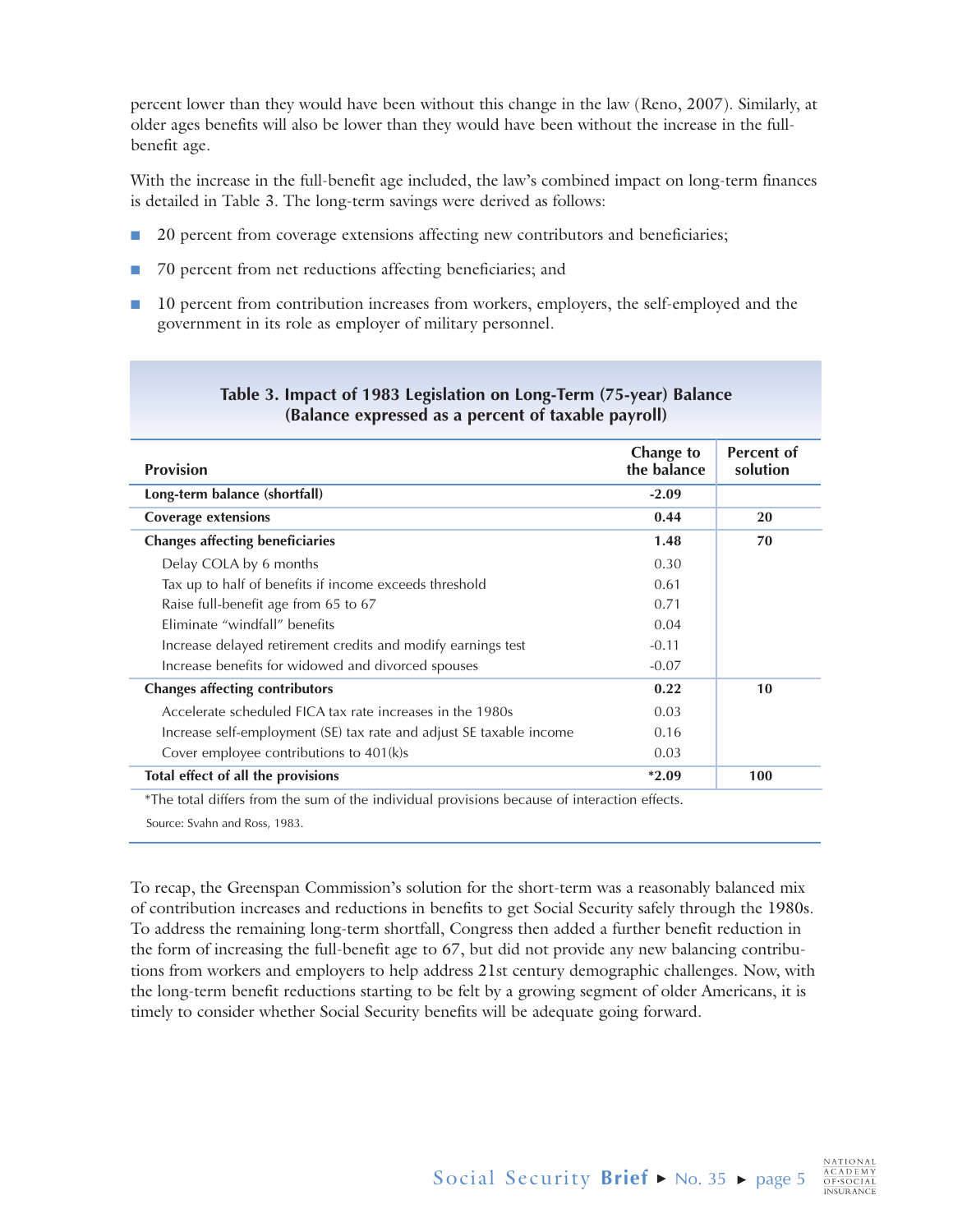# **Should benefit inadequacy be a concern?**

In contemplating the need to strengthen Social Security for the long run, there are at least three reasons to be concerned about the inadequacy of benefits going forward. First, benefits today are quite modest, yet they are the main source of income for most of the elderly. Second, benefits as a percent of prior earnings are projected to decline in the future. Third, other sources of retirement income are becoming less secure and less adequate.

#### **Social Security benefits today are modest**

The average annual benefit in 2010 is about \$14,000 – much less than is needed to maintain an adequate standard of living in most areas of the country. For example, an elderly renter living alone typically needs about \$20,330 a year to make ends meet, according to a newly developed Elder Economic Security Standard (Wider Opportunities for Women, 2010). Today a full-time worker being paid the federal minimum wage and retiring at age 62 would receive a monthly benefit (\$680) that falls short of meeting the poverty line (\$902) by about 25 percent (Social Security Administration, 2010a).

Although benefits are modest, they are the largest source of income for the great majority of the elderly. For 64 percent of elderly beneficiaries, Social Security provides more than half their total income; for 34 percent, benefits constitute almost all (90 percent or more) of their income (Social Security Administration, 2010b).

#### **Replacement rates will decline**

Social Security benefits are intended to replace a percent of prior earnings. Replacement rates have been fairly stable for the past 25 years, but net replacement rates are now declining and will contin-



ue to decline in the future, for two reasons.

First, the scheduled increase in the age of eligibility for full benefits from 65 to 67 will gradually lower benefits at any age when they are claimed, as previously noted. Second, Medicare Part B premiums (deducted directly from benefits) will take a bigger bite because premiums go up with the cost of health care, which is projected to rise faster than Social Security benefits.

Social Security benefits for an average earner retiring at age 65 in 2005 replaced 39 percent of prior earnings after Medicare premiums were deducted. By 2030 this net replacement rate is projected to drop to 32 percent (Figure 2).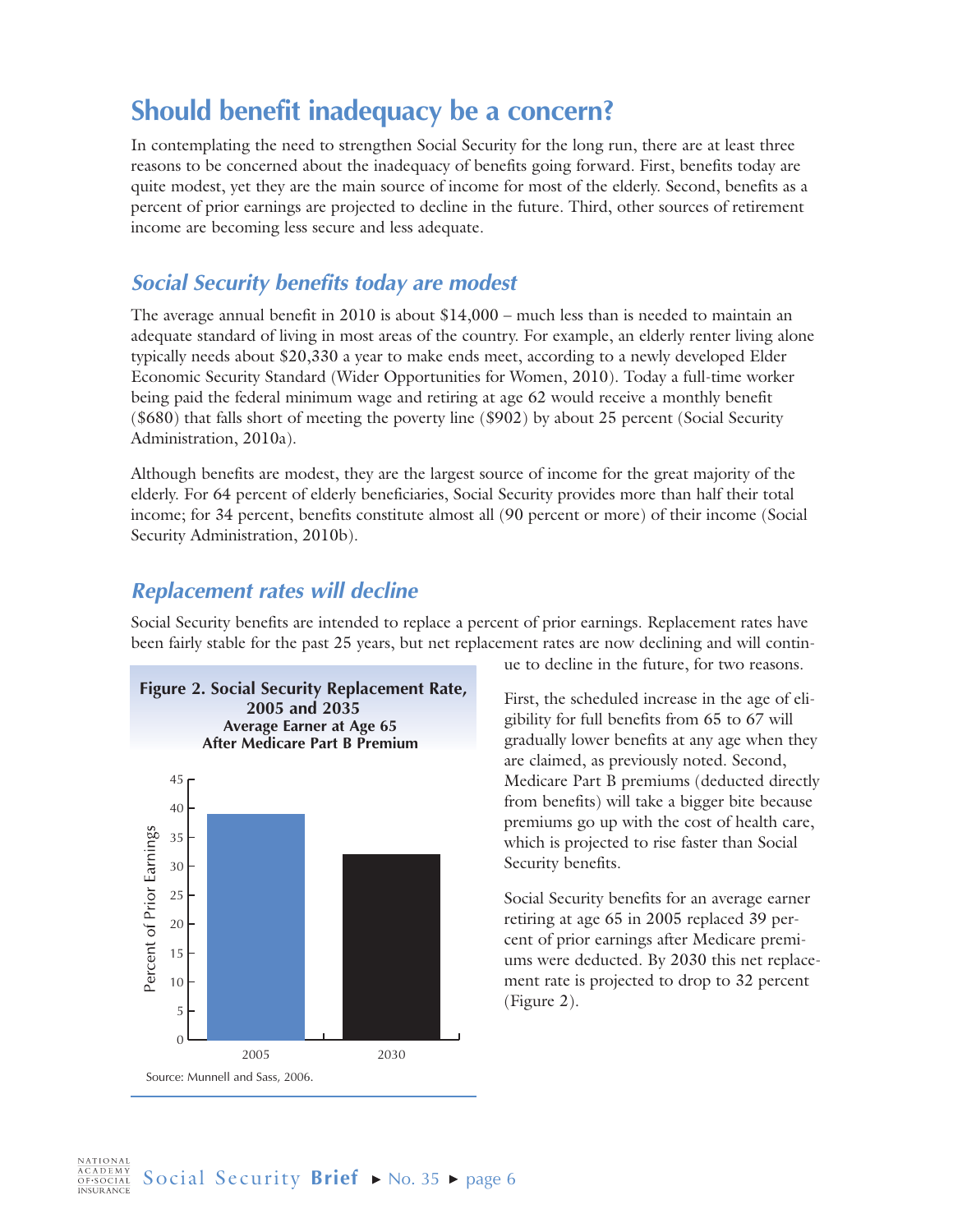## **Other sources of retirement income are becoming less secure**

Social Security was never intended to be a complete retirement program, but rather to provide a base upon which wage-earners could build. It has long been thought of as one leg of a three-legged stool, with pensions and personal savings serving as the other two legs. Today, however, Social Security is the only leg of the stool that remains sturdy.

Defined-benefit pension plan coverage has declined to about 20 percent of the private-sector workforce as many of these plans have been frozen, scaled back, phased out, or put at risk as the result of corporate mergers and bankruptcies (U.S. Bureau of Labor Statistics, 2008). The alternatives increasingly preferred by employers – defined-contribution plans, such as  $401(k)s$ , which shift financial responsibility and risk to employees – have had a similarly troubled history. Many such plans, often modest in size to begin with, have lost value because of stock-market volatility, cutbacks in employers' matching contributions, and early withdrawals by workers, with the result that many individuals' 401(k) accounts contain insufficient funds to yield meaningful lifetime annuities.

Personal savings, chronically low in the United States for many years, have suffered further from the recent collapse of the housing market, because home equity has traditionally been a principal form of personal savings. The deep recession and stubbornly high unemployment have made matters worse, particularly for laid-off workers in their 50s, who face the possibility of not recovering their earning power and thus being unable to save toward retirement. In many cases this creates pressure to claim Social Security earlier than they had planned, and therefore at permanently reduced benefit levels.

In contrast to the other two legs of the retirement stool, Social Security is clearly a success. In its 75 year history it has never missed a payment. Without it, nearly one out of every two elderly Americans would be impoverished today; with it, about one in ten is poor (Van de Water and Sherman, 2010). Unlike the other two legs of the three-legged retirement stool, Social Security protects young families as well. About 9 percent of all children live in families that derive part of their income from Social Security. The program lifts 1.3 million children out of poverty and eases the depth of poverty for another 1.5 million children (Lavery and Reno, 2008). Social Security has been and continues to be an important source of economic stability for the broad middle class of Americans.

In an economic environment marked by increasing financial risk and insecurity, Social Security has remained stable and secure. But its projected long-term financing shortfall and the declining adequacy of future benefits clearly merit attention (Reno and Lavery, 2009).

# **Can we afford to strengthen Social Security?**

A widely accepted way to assess the Social Security program's affordability is to compare benefits scheduled under current law with the size of the entire economy at the time when benefits are to be paid. According to the 2010 report of the Social Security Trustees, Social Security benefits are now 4.8 percent of the economy, or gross domestic product (GDP), and are projected to rise to 6.1 percent in 2035 and then remain at roughly 6.0 percent for the rest of the next 75 years (Figure 3). This modest increase between now and 2035 is smaller than the growth in spending for public education that occurred when the boomers were children (Reno, 2008).

In assessing the affordability of Social Security, it is useful to distinguish it from Medicare and Medicaid, which are projected to grow much faster due to the rapid rise in spending for U.S. health care that occurs in both public programs and privately insured care. In sharp contrast, Social Security spending is relatively stable as a share of the national economy – despite the increasing numbers of Americans who will depend on benefits in the future (Figure 4).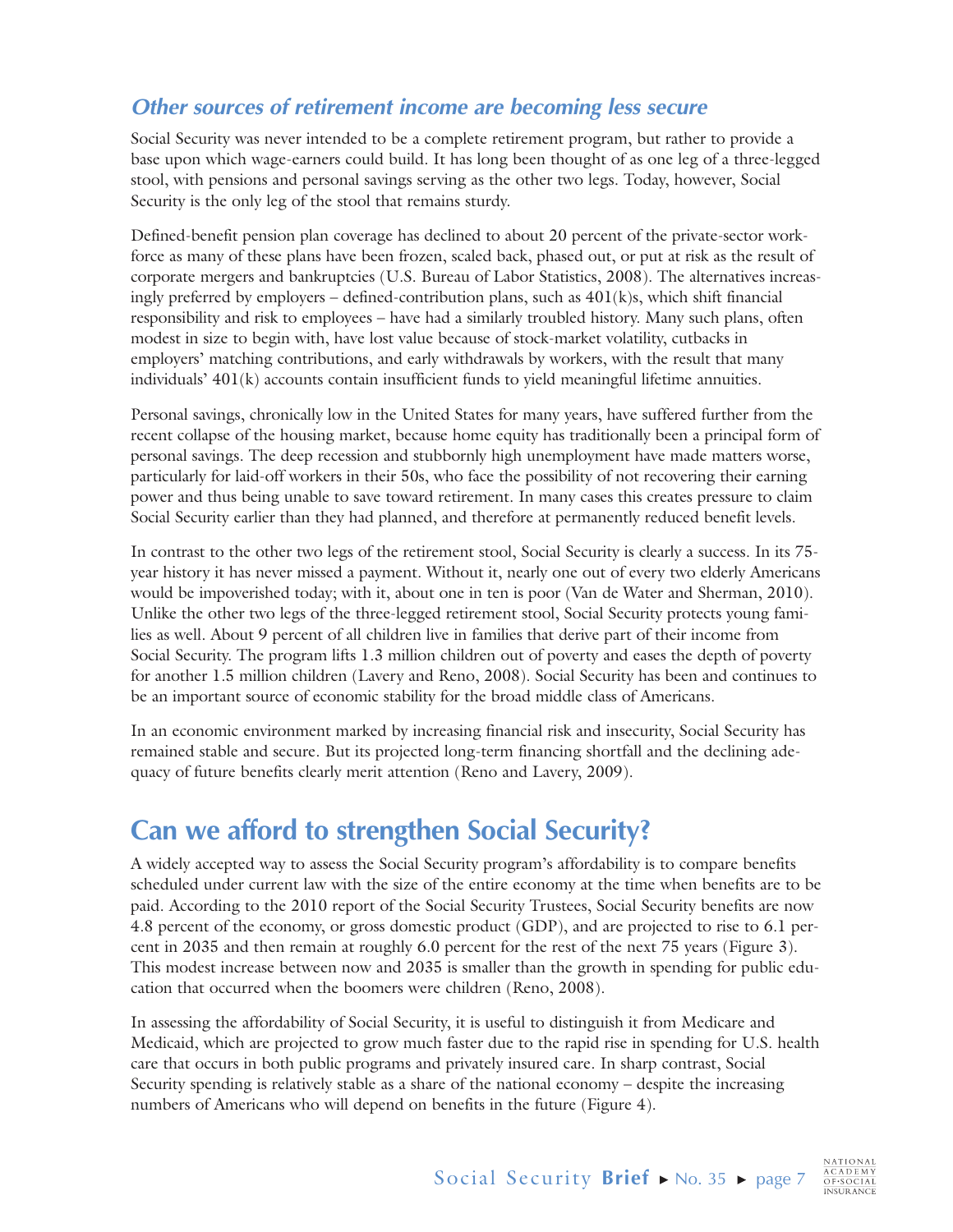

Source: Board of Trustees, 2010.



The share of the population that is over age 65 will increase from about 13 percent today to about 20 percent in 2035 and then will gradually increase to about 22 percent by 2085. The beneficiary share of the population is a bit larger than the age 65+ population because some people under age 65 receive disability and survivor benefits. Beneficiaries as a portion of the U.S. population will increase from about one in six Americans today to about one in four 75 years from now.

One reason why Social Security remains a relatively stable share of the economy even as more people rely on the benefits is that the change in the full-benefit age will lower the benefits of a growing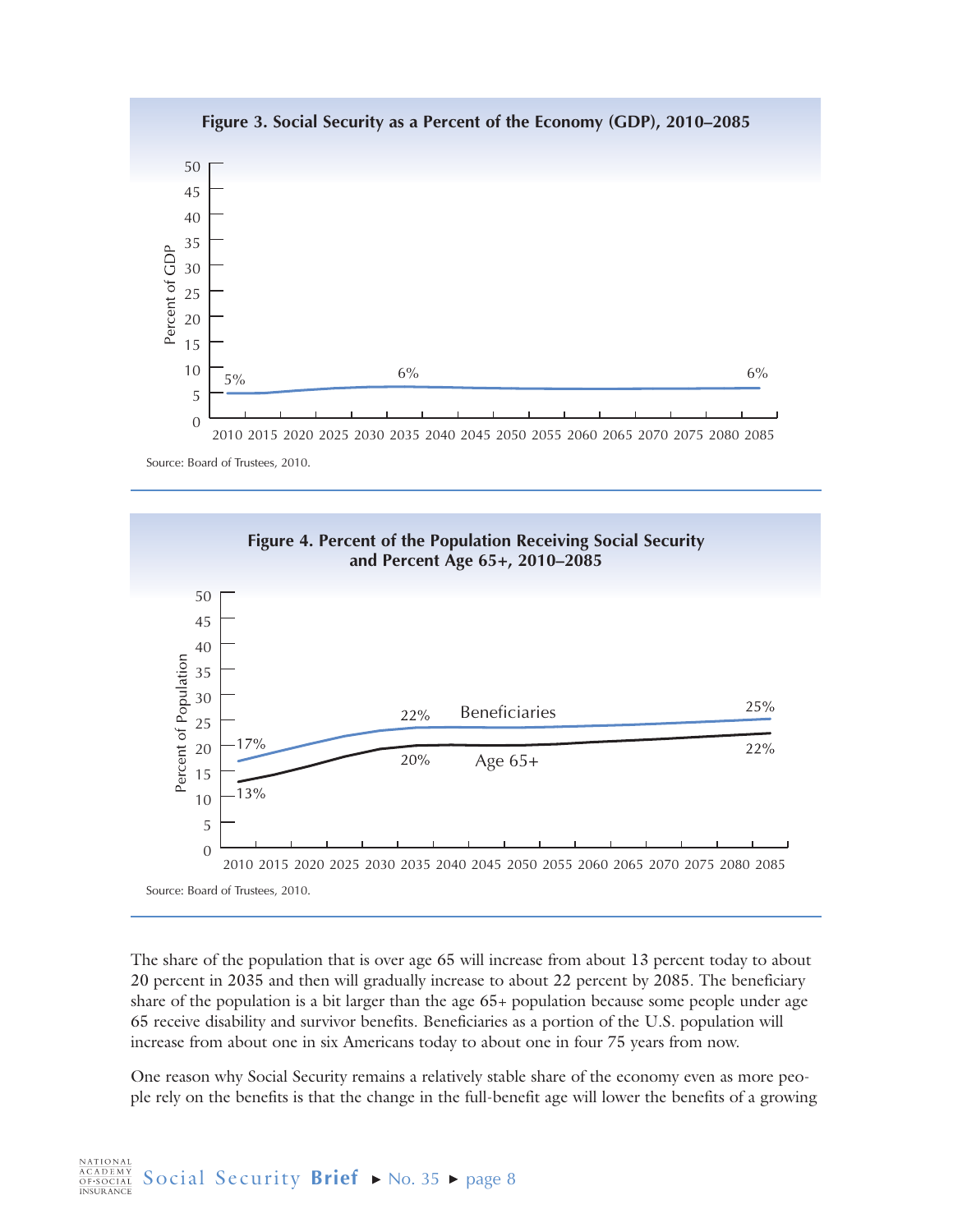share of older Americans going forward. By 2050 all beneficiaries under the age of 90 will have their benefits based on the increased full-benefit age of 67. In brief, this aspect of the 1983 amendments is only beginning to be felt.

# **Americans support Social Security and are willing to pay for it.**

A recent survey by the National Academy of Social Insurance and the Rockefeller Foundation found that Americans are willing to pay for Social Security for several reasons: because they value it for themselves (72 percent), for their families (75 percent), and for the security and stability it provides to millions of retired and disabled Americans and to the children and widowed spouses of deceased workers (87 percent). Moreover, this strong support cuts across party lines. Large majorities of Democrats, Republicans, and independents say they are willing to pay for Social Security for each of these reasons (Table 4).

| Table 4. Reason Why I Don't Mind Paying Social Security Taxes |                                                             |              |                    |
|---------------------------------------------------------------|-------------------------------------------------------------|--------------|--------------------|
|                                                               |                                                             |              |                    |
| <b>Total</b>                                                  | <b>Democrats</b>                                            | Independents | <b>Republicans</b> |
| Percent who strongly or somewhat agree                        |                                                             |              |                    |
| 72                                                            | 84                                                          | 69           | 63                 |
| 75                                                            | 82                                                          | 76           | 68                 |
| 87                                                            | 93                                                          | 85           | 81                 |
|                                                               | Please tell me if you agree or disagree with the statement: |              |                    |

Source: Social Security Survey sponsored by the National Academy of Social Insurance and the Rockefeller Foundation, July-August 2009. N=1488.

In the strongest statement of support, 93 percent of Democrats, 85 percent of independents, and 81 percent of Republicans say they don't mind paying Social Security taxes because of the stability and support the benefits provide to millions of retired Americans, disabled persons, and children and widowed spouses of deceased workers.

## **In a weak economy, Americans want to strengthen Social Security**

In the face of federal deficits and short-term economic hardship, Americans want to strengthen Social Security. In response to a survey question about how Social Security policy should respond to the economic downturn, Americans favor strengthening Social Security over cutting both taxes and spending (including Social Security) by more than a two-to-one margin (66 percent vs. 28 percent) (Table 5). Democrats favor strengthening Social Security over cutting taxes and spending by more than a five-toone margin (82 percent vs. 15 percent), independents do so by a two-to-one margin (64 percent vs. 29 percent), and Republicans are almost even on the question (47 percent vs. 45 percent).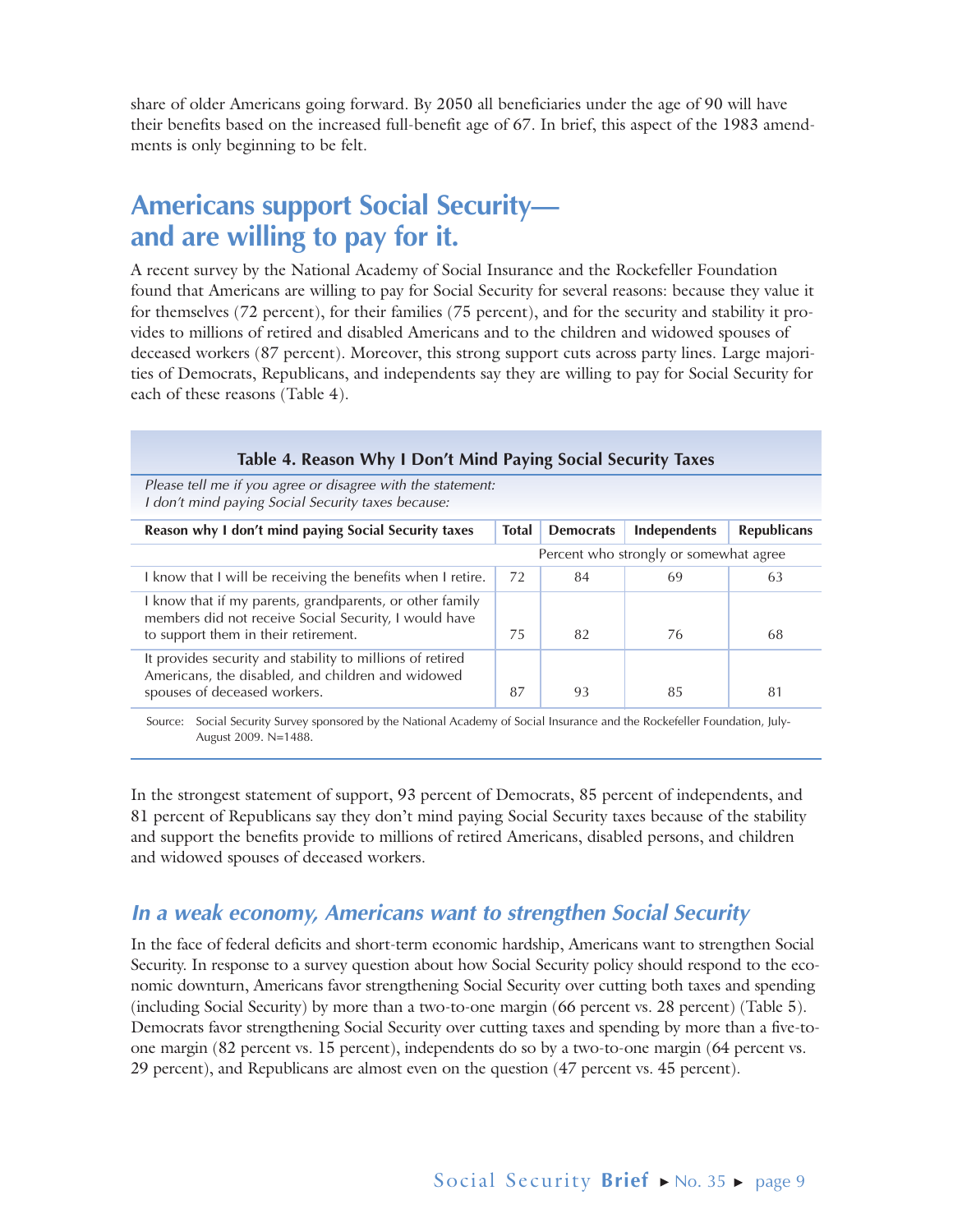| Which statement comes closest to your view?                                                                                                                                                                                                    | <b>Total</b> | <b>Democrats</b> | Independents | <b>Republicans</b> |
|------------------------------------------------------------------------------------------------------------------------------------------------------------------------------------------------------------------------------------------------|--------------|------------------|--------------|--------------------|
| Total percent                                                                                                                                                                                                                                  | 100          | 100              | 100          | 100                |
| Some people say that with our economy in crisis<br>and our national deficit reaching \$2 trillion,<br>we should focus on ways to cut taxes and govern-<br>ment spending, including things like Social Security.                                | 28           | 15               | 29           | 45                 |
| Others say that with the economic crisis and the<br>stock market crash, it's more important than ever to<br>strengthen Social Security to make sure that retirees<br>and the disabled can count on secure benefits for<br>generations to come. | 66           | 82               | 64           | 47                 |
| Both, neither, don't know                                                                                                                                                                                                                      | 5            | 3                |              | 8                  |

#### **Table 5. Two Views on the Economy and Social Security**

Source: Social Security survey sponsored by the National Academy of Social Insurance and the Rockefeller Foundation, July-August 2009.

#### **Americans would rather pay more than see benefits cut**

Opinion polls over the years have found that working Americans would rather pay somewhat more for Social Security than see benefits cut. In the recent NASI poll, fully 77 percent of Americans agree that it is critical to preserve Social Security for future generations, even if it means increasing working Americans' contributions to Social Security. Agreement comes from all political affiliations. Those who agreed with this position include 87 percent of Democrats, 75 percent of independents, and 67 percent of Republicans (Table 6). The responses are similar when asked whether it is critical to preserve the system for future generations "even if it means raising wealthy Americans' contributions to Social Security."

#### **Table 6. Preserve Social Security Even If We Have to Pay More**

| It is critical that we preserve Social Security for                                       | <b>Total</b> | <b>Democrats</b> | Independents                           | Republicans |
|-------------------------------------------------------------------------------------------|--------------|------------------|----------------------------------------|-------------|
| future generations                                                                        |              |                  | Percent who strongly or somewhat agree |             |
| even if it means increasing working Americans'<br>contributions to Social Security taxes. |              | 87               | 75                                     | 67          |
| even if it means raising wealthy Americans'<br>contributions to Social Security.          | 74           | 94               |                                        | 56          |

Source: Social Security survey sponsored by the National Academy of Social Insurance and the Rockefeller Foundation, July-August 2009.

## **Younger adults would rather pay more than get less in the future**

An AARP survey released in August 2010 found that 85 percent of adults oppose cutting Social Security to reduce the deficit, and 72 percent "strongly" oppose doing so. Of adults under age 50, most (57 percent) would prefer to pay more into Social Security to get current benefit levels when they retire, rather than paying the same amount as today but getting less in benefits. Half of Americans believe the average benefit is too low and 80 percent say that Social Security alleviates the financial burden of taking care of their parents (AARP, 2010).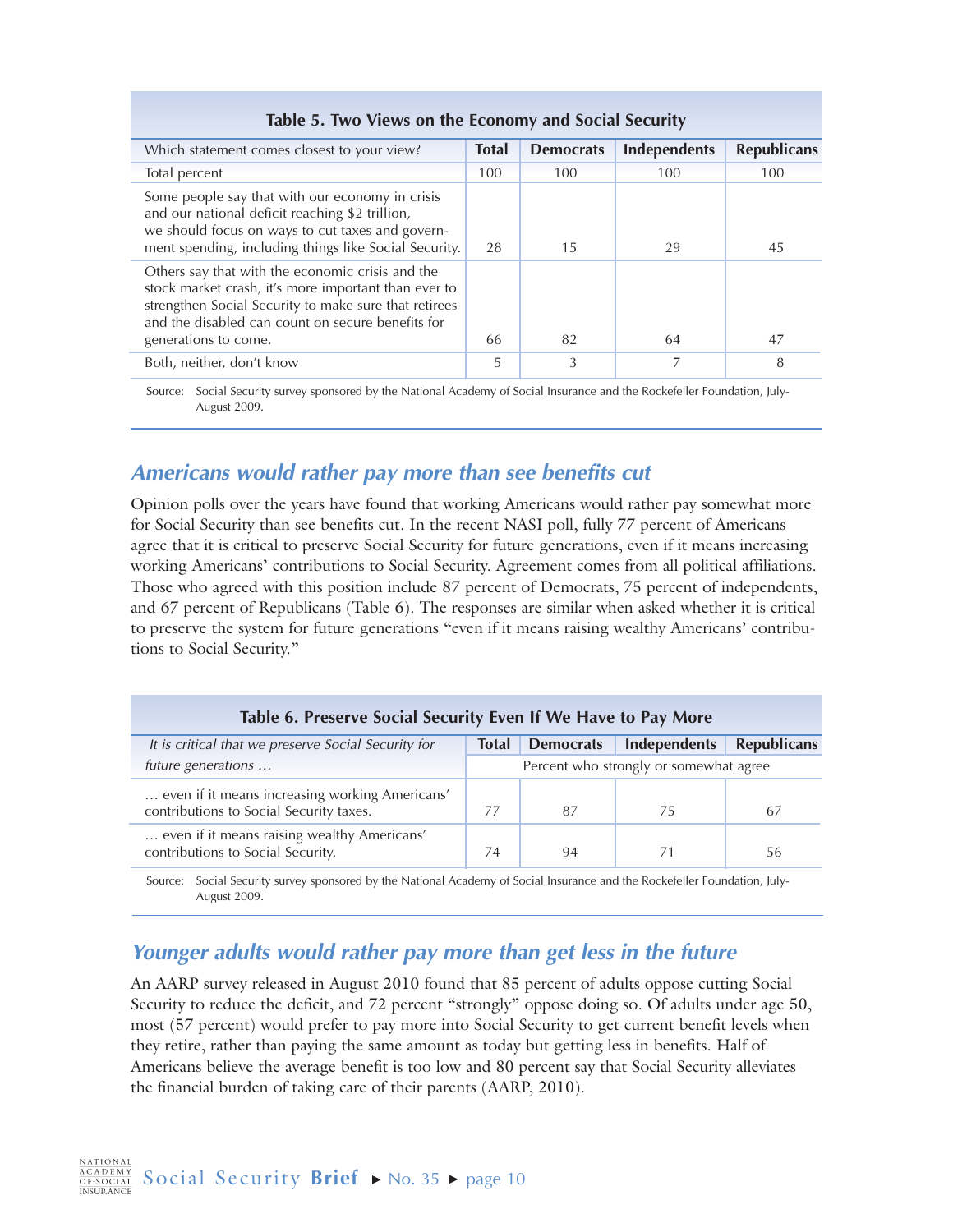## **America Speaks finds that Americans oppose benefit cuts**

On June 26, 2010, the *America Speaks* civic engagement project sought to gauge public opinion on options for reducing the federal budget deficit. In 57 town hall meetings around the country,

about 3,500 citizens were given background information and an opportunity to discuss policy options with peers before expressing their preferences. In the final tally, no option to reduce Social Security benefits received support from a majority of participants. A majority (60 percent) was willing to raise the taxable earnings cap to cover 90 percent of earnings; and 50 percent of participants were willing to increase FICA contributions to improve the solvency of the Social Security program (Table 7).

#### **Table 7. Social Security Options: America Speaks**

| Proposal                             | <b>Percent Support</b> |
|--------------------------------------|------------------------|
| Raise full-benefit age to 69         | 39                     |
| Limit Increase in starting benefits  | 24                     |
| Lower measure of inflation           | 24                     |
| Raise FICA contribution rate — total | 50                     |
| To 13.4%                             | 20                     |
| To $14.4\%$                          | 30                     |
| Raise cap to cover 90% of earnings   | 60                     |
| Create personal savings accounts     | 17                     |
| No change                            | 13                     |
| Source: America Speaks, 2010.        |                        |

#### **The conventional wisdom is wrong**

Daniel Franklin of the Benenson Strategy Group, which conducted the NASI Social Security poll, reported:

"What we're seeing overall… is that the conventional wisdom among Washington elites does not match the attitudes of the public. For years, the media and pundits have drummed up concerns of a crisis that will require cutting back on our commitment to retirement security. As the economic crisis has eroded the government's fiscal position, this talk has increased. But Americans look at the insecurity they're seeing all around and take the opposite approach. Social Security, for 75 years, has provided Americans with the sense that they will be protected against the vicissitudes of the economy, the market, and their own fortunes. Their response to this recent moment of insecurity is not to pull back from our responsibility to one another, but in fact to double down." (Franklin, 2010)

# **Steps to improve the adequacy of Social Security benefits**

NASI's recent report, *Fixing Social Security: Adequate Benefits, Adequate Financing*, suggests many ways to improve Social Security benefits and includes estimates from Social Security actuaries of the cost of making such changes (Reno and Lavery, 2009). By way of example, we highlight here two relatively low-cost changes that would improve economic security for families with children and for seniors who have very low benefits after a lifetime of work.

## **College access for children of disabled and deceased workers**

Social Security pays benefits to children of disabled, deceased or retired workers until age 18 (or 19, if still attending high school). In the past such benefits continued until age 22 if the child was a student in college or vocational school, but Congress ended these student benefits in 1981 as part of its initial attempt to address Social Security's short-term funding crisis. Subsequent research has shown that student benefits helped low-income young adults move up the economic ladder.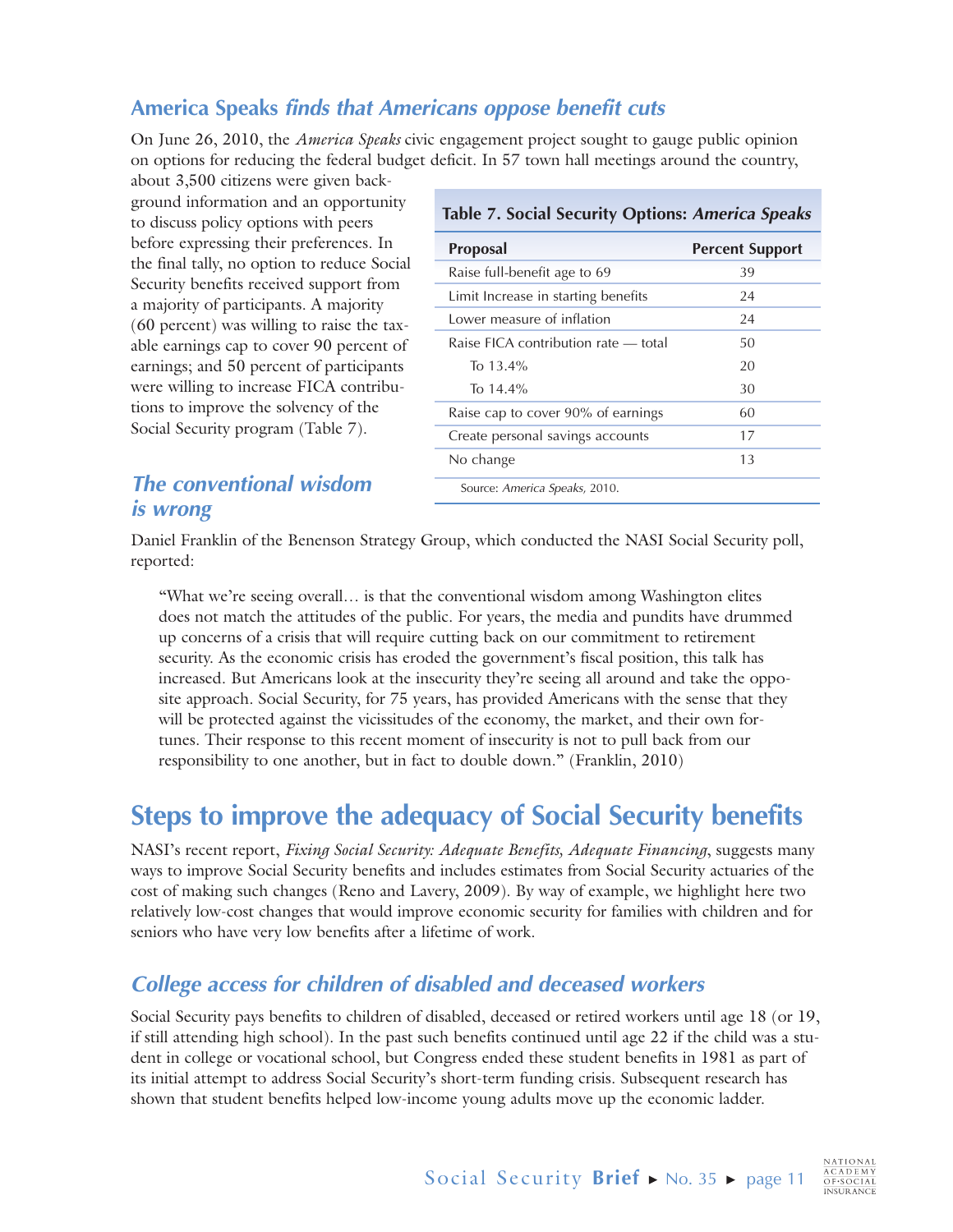Restoring the student benefit for children of disabled or deceased workers would cost an estimated 0.07 percent of taxable payroll over 75 years. The cost might be at least partially offset by the increased future earning power (and contributions to Social Security) of the young adults who gain higher education with the help of the benefits (Hertel-Fernandez, 2010).

## **Raise the income floor for vulnerable elders**

Individuals who work long careers at low pay are financially vulnerable in retirement because they are unlikely to have been able to save much or to have a private pension. A special minimum benefit was enacted in the 1970s to provide more adequate benefits than those provided by the regular benefit formula to long-service, low-paid workers. But because this benefit was not indexed to keep pace with wage growth, it no longer fulfills that role. One option would update this special minimum benefit to 125 percent of the poverty line for someone who has worked 30 years and retires at the full benefit age. To keep the new floor up to date, the initial benefit would be linked to wage growth and would be inflation-protected thereafter. All benefit improvements would go to individuals with substantial work records who currently receive below-average benefits. This change would cost an estimated 0.13 percent of taxable payroll over 75 years.

Together, these two changes – restoring student benefits and updating the special minimum benefit -- would cost 0.20 percent of taxable payroll.

# **A 75-year financing plan**

According to the 2010 report of its trustees, the Social Security system faces a long-term deficit of 1.92 percent of taxable payroll. Covering this projected shortfall and paying for modest improvements of the kind described above would require revenue increases equal to somewhat more than 2 percent of taxable payroll.

The NASI report, *Fixing Social Security: Adequate Benefits, Adequate Financing*, includes many options to increase revenues to strengthen Social Security (Reno and Lavery, 2009). We offer an illustrative three-part plan here. Each element of the plan has precedent in the history of Social Security policy. The first two elements broaden the Social Security contribution base and the third schedules a future contribution rate increase.

## **Lift the contribution cap to cover 90 percent of earnings**

Workers and their employers pay Social Security (FICA) contributions on earnings up to a cap (\$106,800 in 2010). High-end earnings have traditionally not been subject to FICA because Social Security benefits are based on the earnings from which Social Security contributions were paid, and it has not seemed reasonable to pay Social Security benefits on extremely high earned incomes.

Accordingly, in 1977 Congress set a goal of collecting contributions on 90 percent of all earnings in covered employment. Legislation in 1977 made *ad hoc* adjustments in the cap so that it covered 90 percent of earnings in 1981 and then indexed the cap to keep pace with the growth in average earnings thereafter. However, because the earnings of those who make more than the cap have risen much faster in recent decades than the earnings of others, the share of earnings covered by the cap has gradually declined. Today, only about 83 percent of earnings is subject to FICA (Romig and Mulvey, 2009). About 6 percent of all workers earn more than the cap. Gradually lifting the cap over a 10-year period to again cover 90 percent of earnings would increase revenues by about 0.75 percent of taxable payroll, thereby eliminating about 39 percent of the projected long-term shortfall.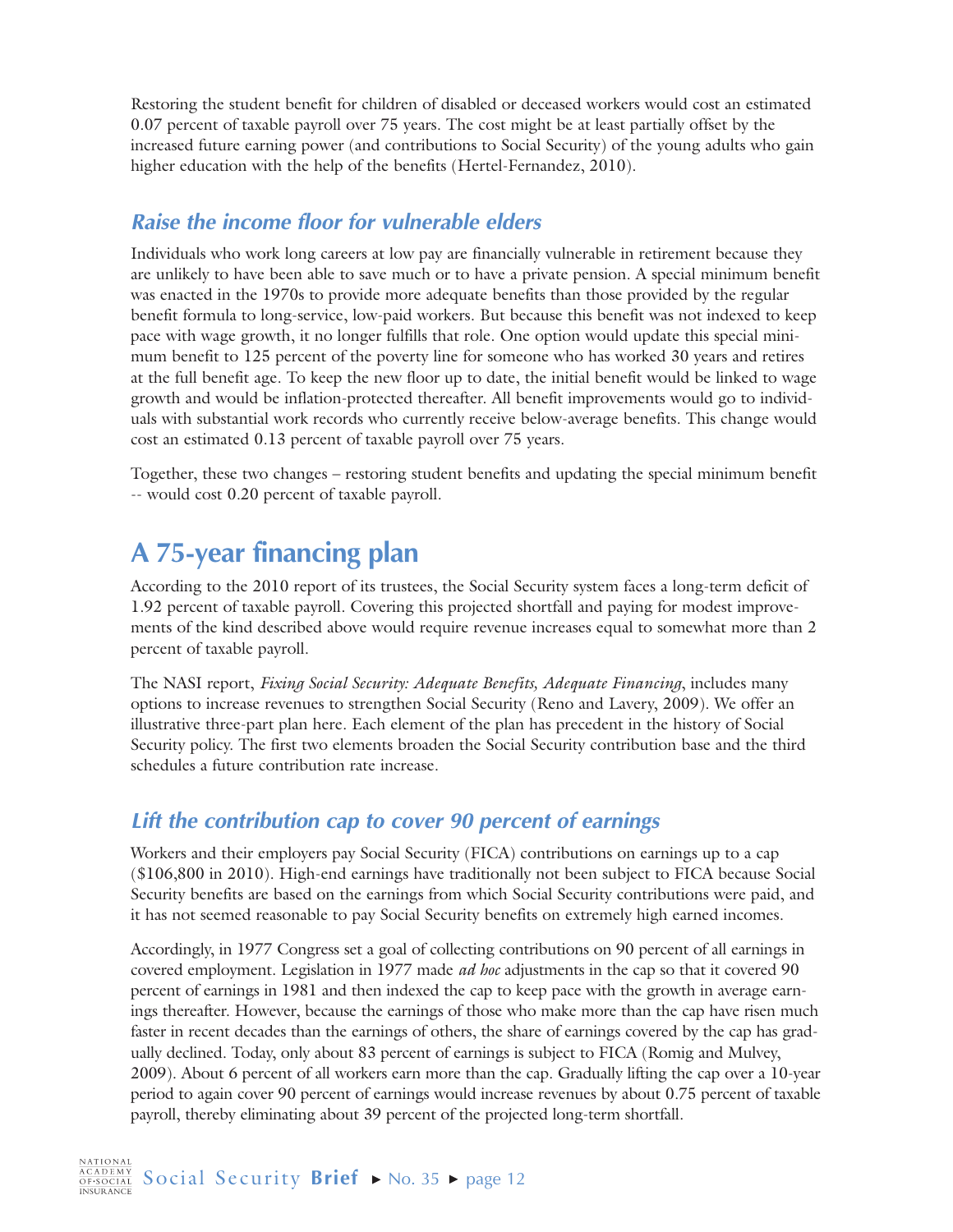## **Treat all salary-reduction plans like 401(k)s**

In 1983, salary reduction plans under section 401(k) of the Internal Revenue Code were very new. The Greenspan Commission considered the tax treatment of employee contributions to these plans and recommended that such contributions be treated as covered wages for Social Security and Medicare purposes. The Commission stated that "any salary deferred under a plan meeting the requirements of section 401(k) should be considered in exactly the same manner as cash remuneration," and further noted: "This proposal will not produce significant additional income to the [Social Security and Medicare] programs currently, because not many of these salary-reduction plans have yet been put into effect. However, if [this] recommendation is not followed, it is quite probable that many such plans will be instituted and that, in the absence of the action recommended, considerable decreases in… tax income to the trust funds and in benefit credits would result" (National Commission, 1983). Congress adopted the Greenspan Commission's recommendation in 1983. Employee contributions to  $401(k)$  plans are exempt from income taxes, but are subject to FICA contributions for Social Security and Medicare and are countable earnings for calculating Social Security benefits.

Since 1983, salary reduction plans for other purposes – such as medical spending accounts, dependent care accounts, and commuting costs – have become more widespread. Treating all employee contributions to salary reduction plans in the same way as  $401(k)$  contributions would reduce Social Security's long-term shortfall by an estimated 0.25 percent of taxable payroll, or 13 percent, while also increasing the earnings used to calculate the Social Security benefits of affected workers. Taken together, these two changes would eliminate about half of the program's projected long-term deficit.

#### **Schedule future rate increase(s)**

Throughout most of Social Security's 75-year history, Congress has scheduled one or more future FICA rate increases to maintain the program in long-term balance. For example, the 1972 and 1973 amendments scheduled tax increases as far out as 2011. The 1977 and 1983 amendments moved up the out-year increases, but still scheduled an increase for 1990. The 1990 rate (6.2 percent) is still in effect today. A good case can be made for reviving the practice of scheduling outyear revenue increases. Because policymakers use a 75-year framework to evaluate Social Security's financial status, it makes sense to put in place a 75-year contribution plan.

While Social Security does not need higher contributions now, policymakers could act now to schedule rate increases at specific points in the future when, according to the Trustees' forecast, additional funds would strengthen the program – such as in, say, 12 or 15 years, when the program will begin to draw down its trust fund reserves (projected in 2025), and again in, say, 40 or even 60 years. The rate increases could be scheduled to achieve specific goals. For example, it may be desirable to avoid drawing down the trust fund reserves so that interest remains a permanent source of income. (Interest accounted for 15 percent of Social Security's total income in 2009.) To continue interest as a permanent source of income would reduce the amount that would need to be raised from workers' contributions from earnings. If Congress desired to offset the impact of a rate increase on low-wage workers, amendments could be enacted to adjust the earned income tax credit (EITC).2 And if it turns out that the rate increase is not needed, future legislators could reduce or cancel the scheduled increase.

<sup>2</sup> The purpose of the EITC when it was enacted in 1975 was to increase the return from work for low-paid workers by offsetting Social Security and Medicare taxes, while maintaining the workers' participation in and entitlement to social insurance benefits.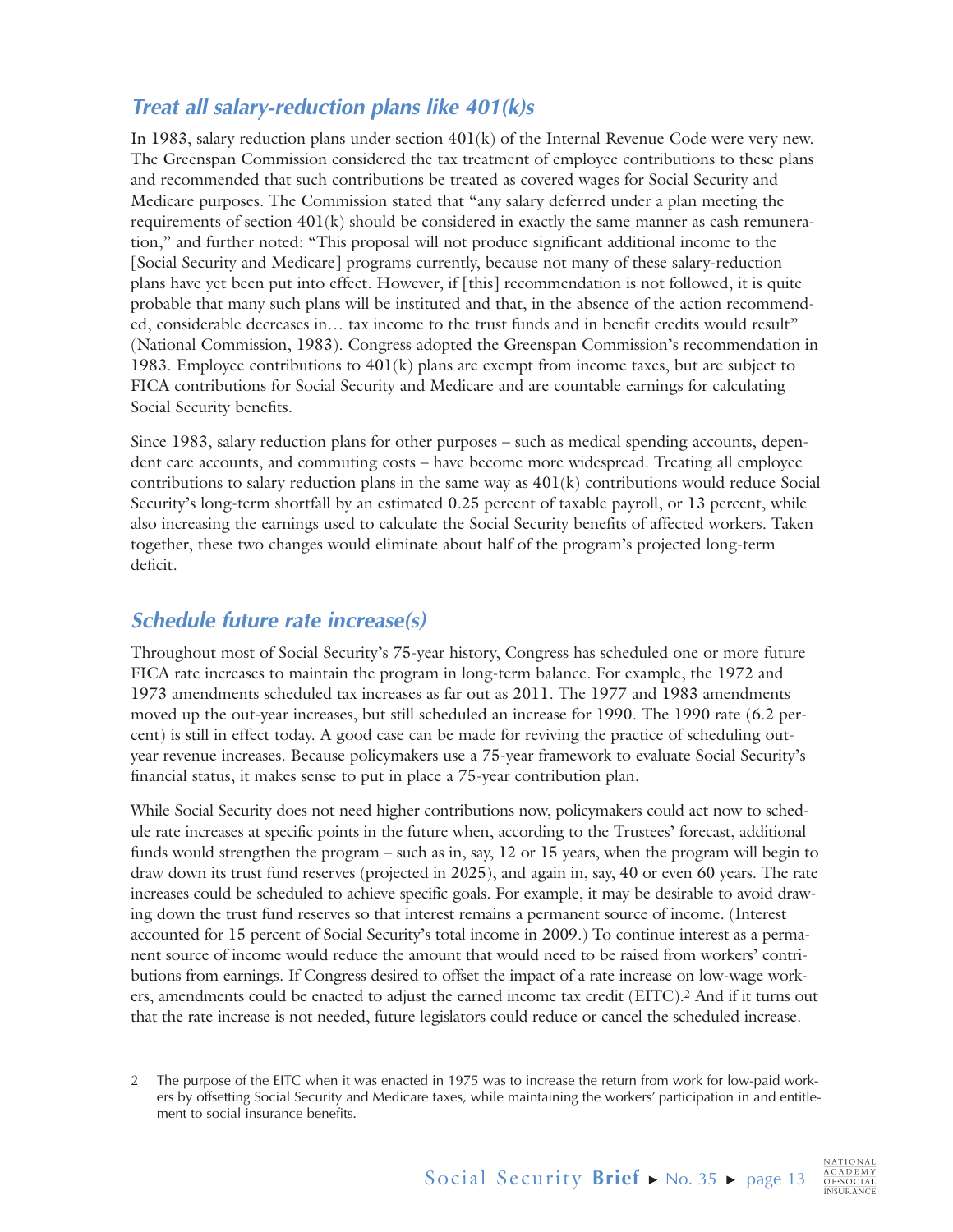In brief, it is possible to design a financing plan for Social Security that is broadly affordable, consistent with Social Security's history and principles, and capable of strengthening the program for the long run – freeing policymakers to consider strategies to improve the adequacy of Social Security benefits rather than cutting them.

# **Conclusion: A time of opportunity**

As confirmed in public opinion surveys, Americans would rather strengthen Social Security than see the program eroded by further benefit cuts. The public, regardless of political affiliation, recognizes that Social Security is more important now than ever. As Americans live through a time of great economic uncertainty, they want to reinforce rather than weaken the one sturdy leg of the threelegged retirement stool.

In seeking ways to balance Social Security's long-term finances today, it is useful to revisit the Social Security Amendments of 1983. At that time, only the short-term reforms, aimed at getting the program through the 1980s, were a compromise that affected contributors and beneficiaries more or less evenly. The added piece for the long term was not a compromise; it lowered monthly incomes for future beneficiaries but did not call for any new contributions from workers or employers. Today, working Americans say they are willing to pay for Social Security and would rather pay more than see benefits cut further.

Adopting targeted adequacy improvements and a 75-year financing plan to pay for future benefits would be affordable and would reflect the expressed views of the American people. Such changes would:

- Secure Social Security for the future;
- Provide peace of mind to workers of all ages that they can count on the program to be there for them and their children; and
- Demonstrate that Washington is listening to what Americans say they want.

Social Security's long-term funding challenge can be met—and in ways that give Americans greater confidence in their own future.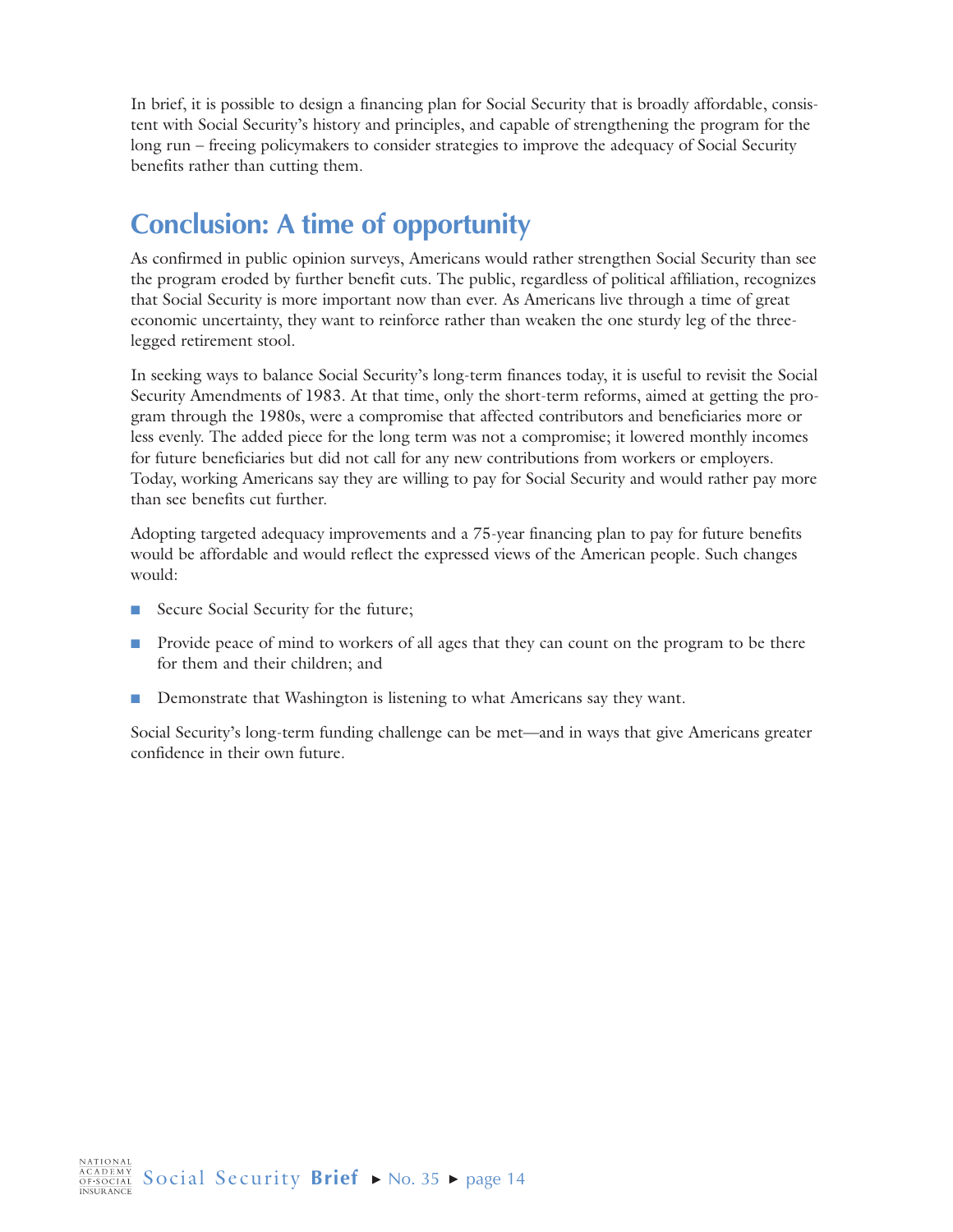## **References**

- AARP. (2010). *Social Security 75th Anniversary Survey Report: Public Opinion Trends*. Washington, DC: AARP.
- *America Speaks*. (2010). "Finding Common Ground on our Fiscal Future: Interim Report to Congress, July 27, 2010." Retrieved September 3, 2010 from http://usabudgetdiscussion.org/wp-content/uploads/ 2010/07/FindingCommonGround072710.pdf.
- Ball, Robert M. (2010). *The Greenspan Commission: What Really Happened*. New York, NY: The Century Foundation Press.
- Board of Trustees. (2010). *Annual Report of the Board of Trustees of the Federal Old-Age and Survivors Insurance and Federal Disability Insurance Trust Funds*. Washington, DC: Social Security Administration.
- Franklin, Daniel. (2010). "Views from the American Public: The NASI-Rockefeller Foundation Poll." Remarks delivered at the annual conference of the National Academy of Social Insurance, January 21.
- Hertel-Fernandez, Alexander. (2010). *A New Deal for Young Adults: Social Security Benefits for Post-Secondary Students*. Washington, DC: National Academy of Social Insurance.
- Lavery, Joni I. and Reno, Virginia P. (2008). *Children's Stake in Social Security*. Washington, DC: National Academy of Social Insurance.
- National Commission on Social Security Reform. (1983). *Report of the National Commission on Social Security Reform.* Social Security Bulletin, Vol. 46, Number 2, February: 3-38.
- Munnell, Alicia H. and Sass, Stephen A. (2006). *Social Security and the Stock Market: How the Pursuit of Market Magic Shapes the System*. Kalamazoo, MI: W.E. Upjohn Institute for Employment Research.
- Reno, Virginia P. (2007). *Building on Social Security's Success*. EPI Briefing Paper #208. Washington, DC: Economic Policy Institute.
- Reno, Virginia P. and Lavery, Joni I. (2009). *Fixing Social Security: Adequate Benefits, Adequate Financing*. Washington, DC: National Academy of Social Insurance.
- Romig, Kathleen and Mulvey, Janemarie. (2009). *Social Security: Raising or Limiting the Taxable Earnings Base.* Washington, DC: Congressional Research Service.
- Social Security Administration. (2010a). *Annual Statistical Supplement to the Social Security Bulletin*, 2009. Washington, DC: U.S. Government Printing Office. Table 2.A26; benefit effective in December 2008 compared to 2009 poverty level.
- Social Security Administration. (2010b). *Income of the Population 55 or Older, 2008.* Washington, DC: U.S. Government Printing Office. Table 9.A1.
- Svahn, John A. and Ross, Mary. (1983). *Social Security Amendments of 1983: Legislative History and Summary of Provisions*. Social Security Bulletin, Vol. 46, Number 7, July: 3-48.
- U.S. Bureau of Labor Statistics. (2008). "National Compensation Survey: Employee Benefits in the United States, March 2008." Bulletin 2715. Washington, DC: U.S. Bureau of Labor Statistics.
- Van de Water, Paul N. and Sherman, Arloc. (2010). *Social Security Keeps 20 Million Americans Out of Poverty: A State-By-State Analysis*. Washington, DC: Center on Budget and Policy Priorities.
- Wider Opportunities for Women (WOW). 2010. "The Elder Economic Security Standard Index, Average Monthly Expenses by Household Type, 2010." Washington, DC: Wider Opportunities for Women.